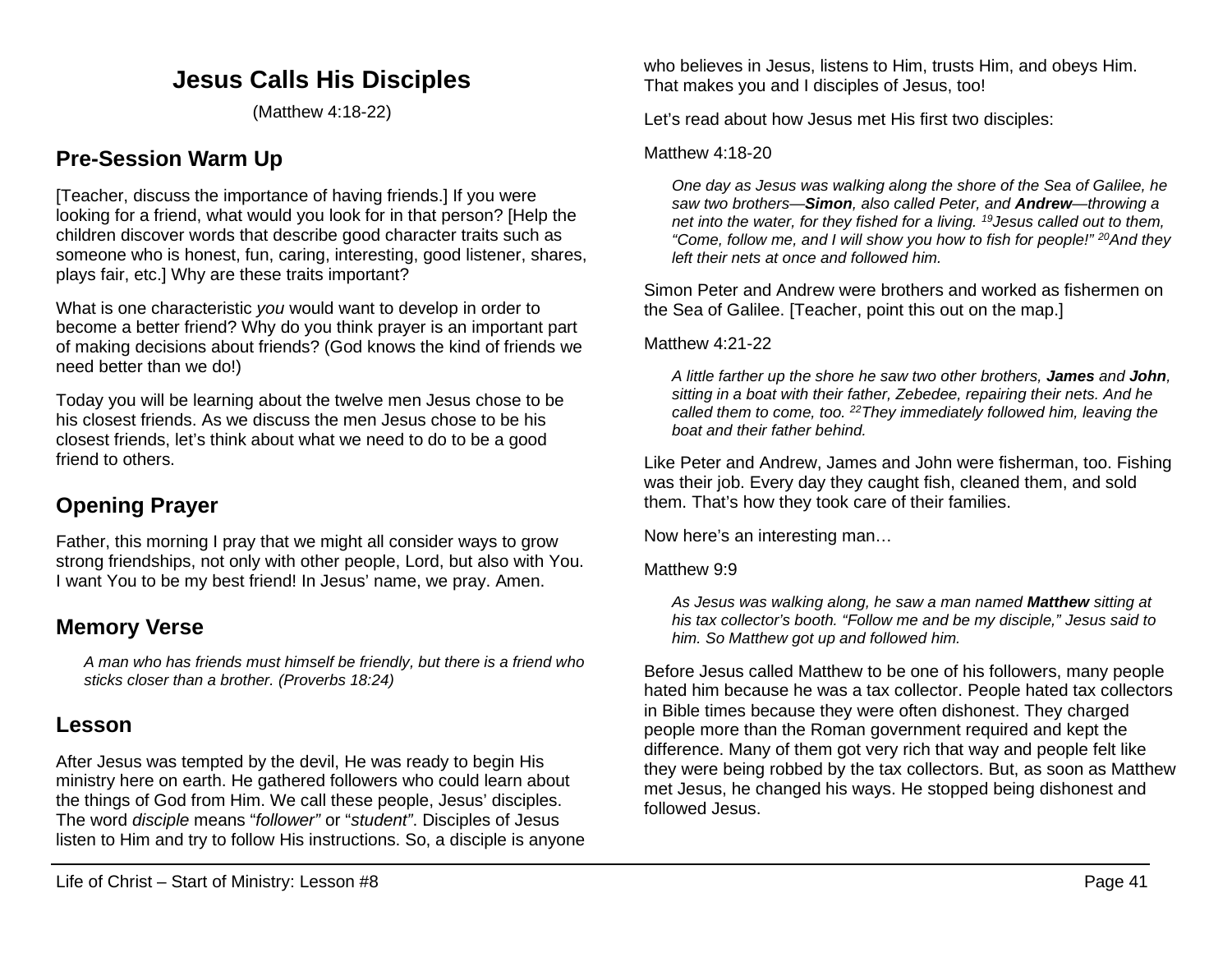#### John 1:43-45

*The next day Jesus decided to go to Galilee. He found Philip and said to him, "Come, follow me." 44Philip was from Bethsaida, Andrew and Peter's hometown. 45Philip went to look for Nathanael and told him, "We have found the very person Moses and the prophets wrote about! His name is Jesus, the son of Joseph from Nazareth."*

As soon as Jesus called Philip, he went and found his friend, Nathaniel. He wanted him to meet Jesus, too!

And so it was, the twelve men that we now call Jesus' disciples left everything behind to follow Jesus. They left their livelihood, their way of making a living, their homes, everything because they knew that following Jesus would change their lives forever.

Why do you think these men were willing to drop everything and follow Jesus immediately? When they realized that Jesus was the Messiah, everything changed. They were hungry for the truth of God. They trusted Him and wanted to do what He said. So, they stayed with Jesus as disciples from that time on, learning from Him and helping Him teach people about God.

What was it about these men that attracted Jesus to them? Why did Jesus ask them to be His disciples? What character qualities did these men have? (Jesus did not choose his disciples because they were more intelligent than others. Jesus chose them because they had hearts that were ready and willing to serve. They cared about others, they weren't selfish, and they wanted to share the good news about what Jesus came to earth to do.)

#### Luke 6:12-16

*One day soon afterward Jesus went up on a mountain to pray, and he prayed to God all night. 13At daybreak he called together all of his disciples and chose twelve of them to be apostles. Here are their names: 14Simon (whom he named Peter), Andrew (Peter's brother), James, John, Philip, Bartholomew, 15Matthew, Thomas, James (son of Alphaeus), Simon (who was called the zealot), 16Judas (son of James), Judas Iscariot (who later betrayed him).*

Now Jesus had many followers; that is, He had many disciples, but these 12 he called "*apostles*." The word *apostle* means *"messenger"*. These were special disciples that Jesus prepared to send out into the world to tell others the truth about God and the kingdom of heaven. He took the time to train them so that they could go out and teach others the Good News—that Jesus had come to save sinners from the punishment for their sins.

Jesus called these men to a life of special service and commitment to Him beyond anything they had ever known before! When Jesus called them to follow Him, they didn't make excuses; they left at once and followed. From this point on these 12 men remained with Jesus until He died.

What do you think a day in the life of Jesus' disciple was like? Every day they walked long distances with Him, they ate meals together, they watched Him do miracles, they listened to Him teach, they learned from Jesus, and they wanted to follow His example.

What did Jesus and the disciples do together than caused them to grow to be such close friends? They spent time together, talked with each other, they all served each other and cared about each other.

He is calling you and I to follow Him, as well. Following Jesus means that we must listen to Him, learn from Him, and be careful to do things His way!

For us, following Jesus means more than just saying that we are a Christian. If you want to be one of Jesus' disciples, it may mean that you need to leave something behind so that you can live in a way that is pleasing to Him. He might be calling you to leave your bad temper behind, or bad language, or a bad attitude! Maybe God is calling you to leave certain "friends" behind because they are not a good influence on you.

God has called you to be one of Jesus' disciples. In order to be a disciple of Jesus, He must become your very best friend. What are some ways you can make Jesus your best friend? (By spending time with Him, listening to Him, and sharing your heart with Him.)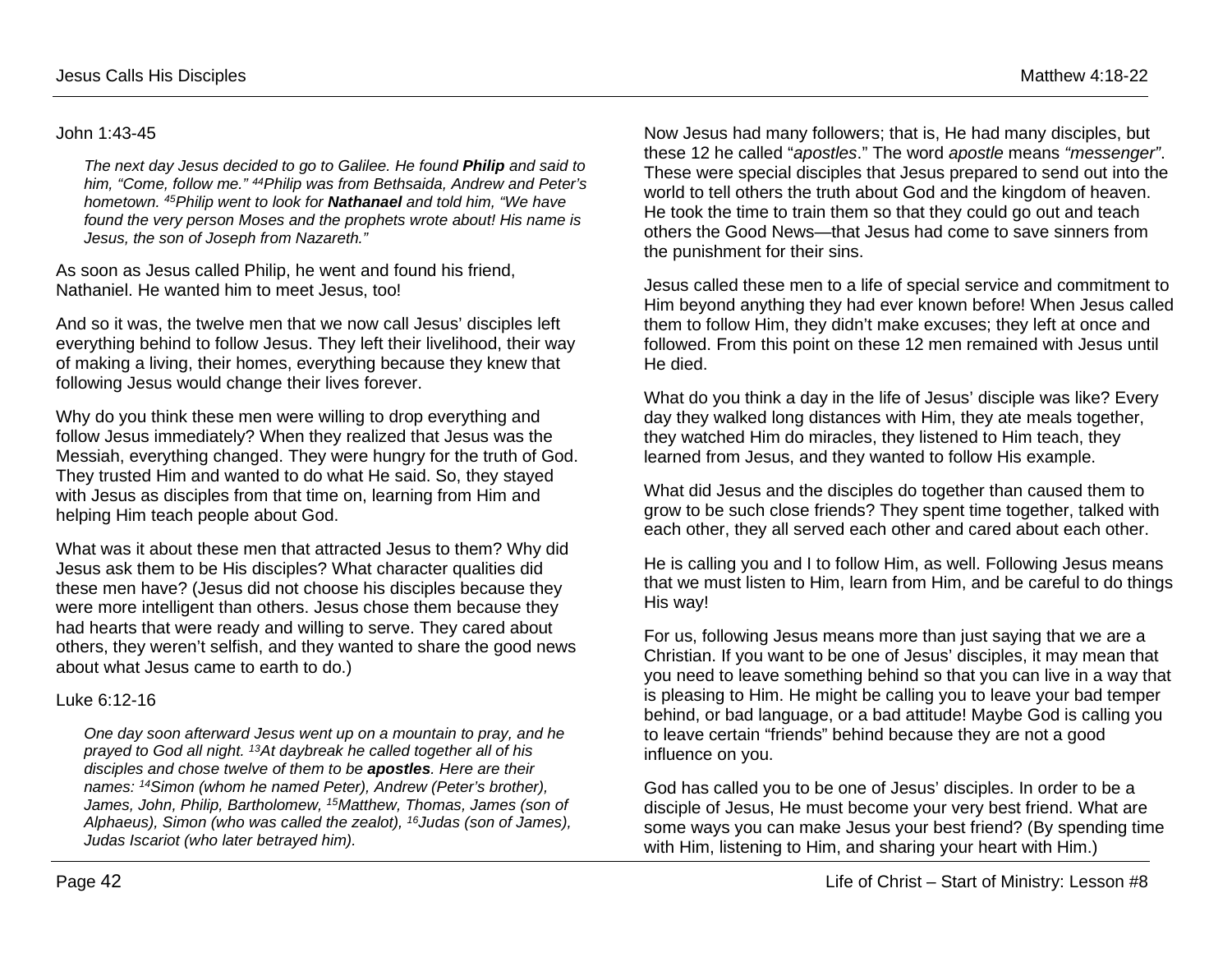What are some ways you can be a good friend to others at home, at school, and with friends? [Let the children respond.]

Have you ever asked God to help you choose your friends? Prayer is so important when choosing a new friend. God knows the kind of friends we need better than we do! Ask God to give you good friends that will help you walk more closely with Him.

## **Closing Prayer**

Father, help us develop the kinds of character qualities that would make us good, dependable, thoughtful and loving friends. Give each of us a great desire to become better friends both with others and with You. In Jesus' name, we pray. Amen.

### **Learning Activities**

### **Craft Corner**

#### *Paper Chain Friends*

- 1. Take an 8.5" x 11" piece of paper and cut in half horizontally so you have two pieces that are 4.25" x 11".
- 1. Fold each piece in half three times. You'll have 8 panels. Note: It's important to have the folds exactly right.
- 2. Unfold the paper and then using the same fold marks, refold it according style.
- 3. This this template, draw a figure of a person on the top layer. being careful to put the straight edge on the fold. Be sure that the arms extend beyond the edge of the folded sheet.
- 4. Cut the figure out.
- 2. Unfold the paper and you will have 4 friends, hand-inhand. **Look what's holding them together**!



- 5. They can color the dolls (one would be themselves; the others are their friends). Help them write their name on one doll and the names of their friends on the others.
- 6. As the children are working, you can ask them about their friends. Why is she your friend? What is it about him that you like? How can you be a good friend to your friend? and so forth....

### **Game Center**

Use the following review questions in a review game:

- 1. What do we call followers of Jesus? (Disciples)
- 2. What does the word disciple mean? (Pupil, student, or learner. A disciple is one who follows the teachings of another.)
- 3. What did the first 4 disciples do for living? (They were fishermen.)
- 4. How many apostles did Jesus choose to be with Him. (Jesus chose 12 men - His closest friends.)
- 5. What do you think a day in the life of Jesus' disciple was like? (Every day they listened to Jesus teach, they walked long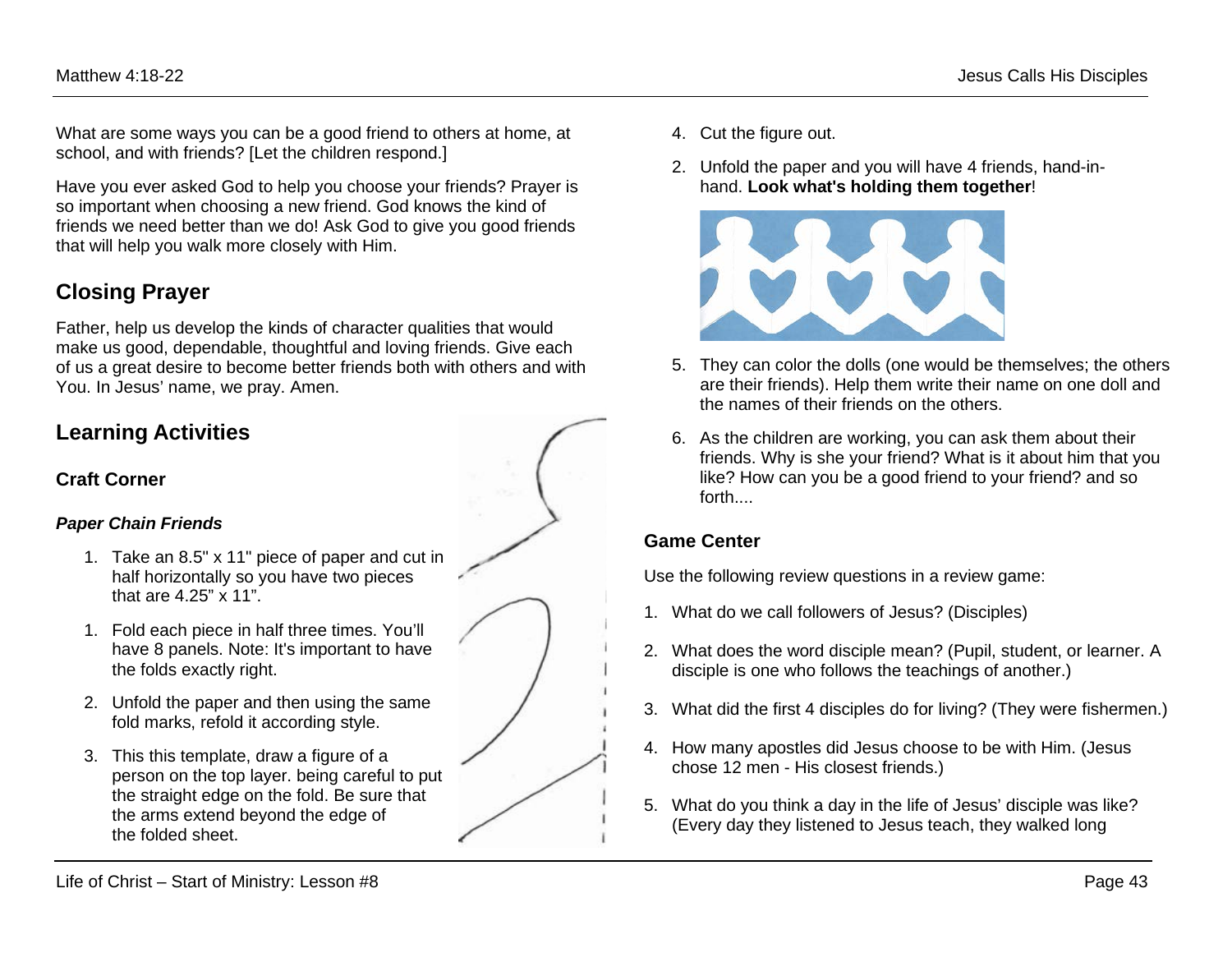distances with Him, they ate meals together, they watched Him do miracles, they obeyed His commands.)

- 6. What did Jesus and the disciples do together than caused them to grow to be such close friends? (Spent time together, talked with each other, learned from Jesus, all served each other and cared about each other for a long time.)
- 7. How can you help your friendship with Jesus grow? (By spending time with Him, listening to Him, and sharing my heart with Him.)
- 8. What do friends do together that helps them grow to be better friends? (Play, pray, eat, share, work)
- 9. The disciples grew to be best friends with Jesus by spending time with Him. What can you do during your time with Jesus to help your friendship grow? (Talk, laugh, work, play, take a walk, study.)
- 10. Have you ever asked God to help you choose your friends?
- 11. Why is prayer an important part of making decisions about friends? (God knows the kind of friends we need better than we do!)